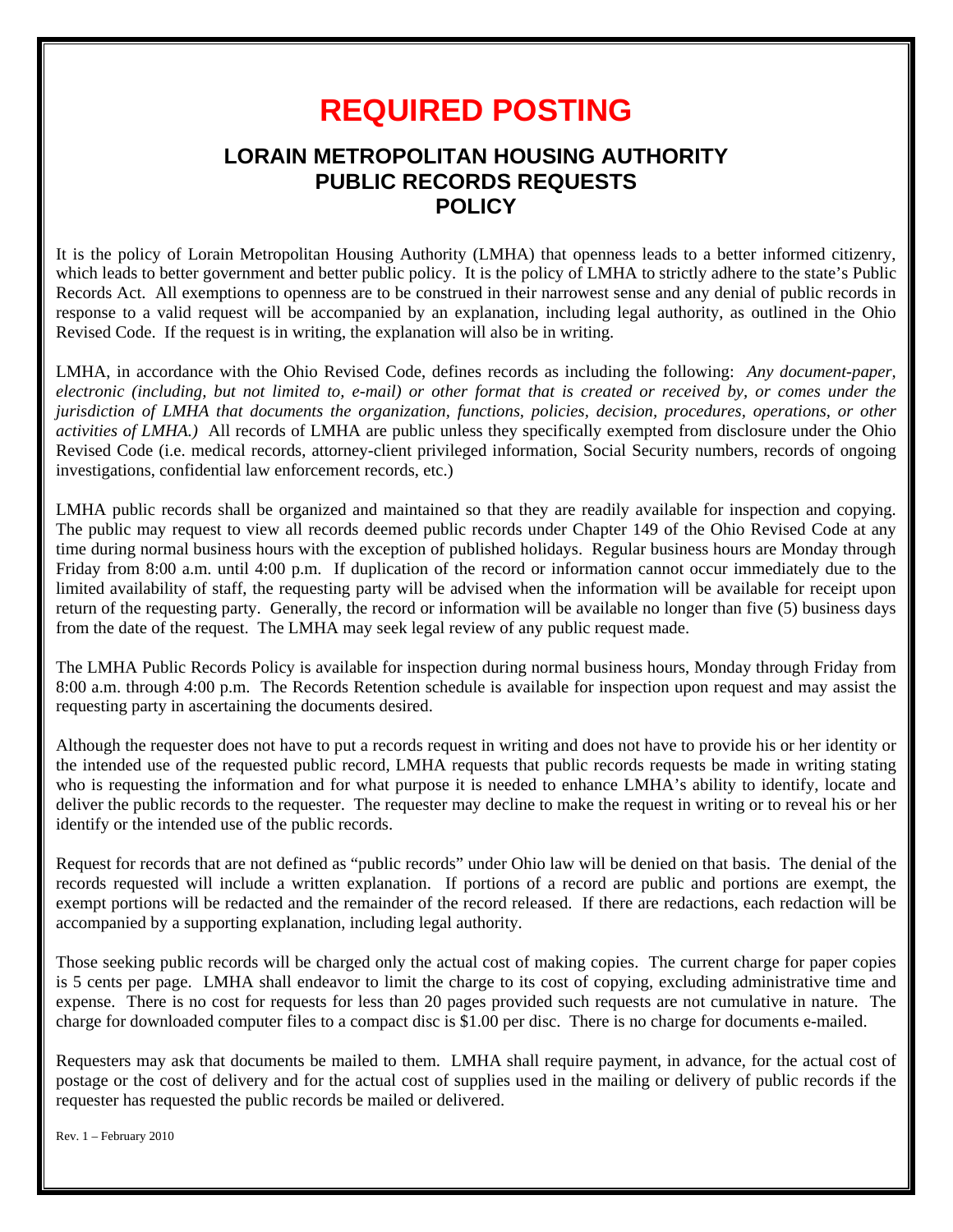#### **Lorain Metropolitan Housing Authority Public Records Policy 5-22-09**

#### *Introduction*

It is the policy of Lorain Metropolitan Housing Authority (LMHA) that openness leads to a better informed citizenry, which leads to better government and better public policy. It is the policy of LMHA to strictly adhere to the state's Public Records Act. All exemptions to openness are to be construed in their narrowest sense and any denial of public records in response to a valid request will be accompanied by an explanation, including legal authority, as outlined in the Ohio Revised Code. If the request is in writing, the explanation will also be in writing.

#### **Section 1. Public records**

LMHA, in accordance with the Ohio Revised Code, defines records as including the following: *Any document—paper, electronic (including, but not limited to, e-mail) or other format that is created or received by, or comes under the jurisdiction of LMHA that documents the organization, functions, policies, decisions, procedures, operations, or other activities of LMHA.* All records of LMHA are public unless they are specifically exempted from disclosure under the Ohio Revised Code (i.e. medical records, attorney-client privileged information, Social Security numbers, records of ongoing investigations, confidential law enforcement records, etc.).

#### **Section 1.1 Organization and Maintenance of Records.**

 LMHA public records shall be organized and maintained so that they are readily available for inspection and copying.

Section 1.2 The availability of the LMHA Public Records Policy; Creation and Posting of a Public Records Policy Poster.

 LMHA shall keep its public records policy readily available for use and inspection. A "Public Records Policy Poster" shall be created and placed in a conspicuous place in LMHA reception areas or administrative offices where public record requests are made. The poster shall include the following information:

- a) The preamble of LMHA's public records policy as set forth above;
- b) The definition of a public record;
- c) The fact that the public may request these records for their review;
- d) Where and when the requests may be made;
- e) The existence of the complete public records policy which is available for inspection;
- f) The existence of a retention schedule which is available for inspection and that it may assist the requester in ascertaining the documents desired;
- g) The fact that a requester does not have to provide LMHA identifying information or the reason for their public records request but that this information may assist LMHA in processing the request;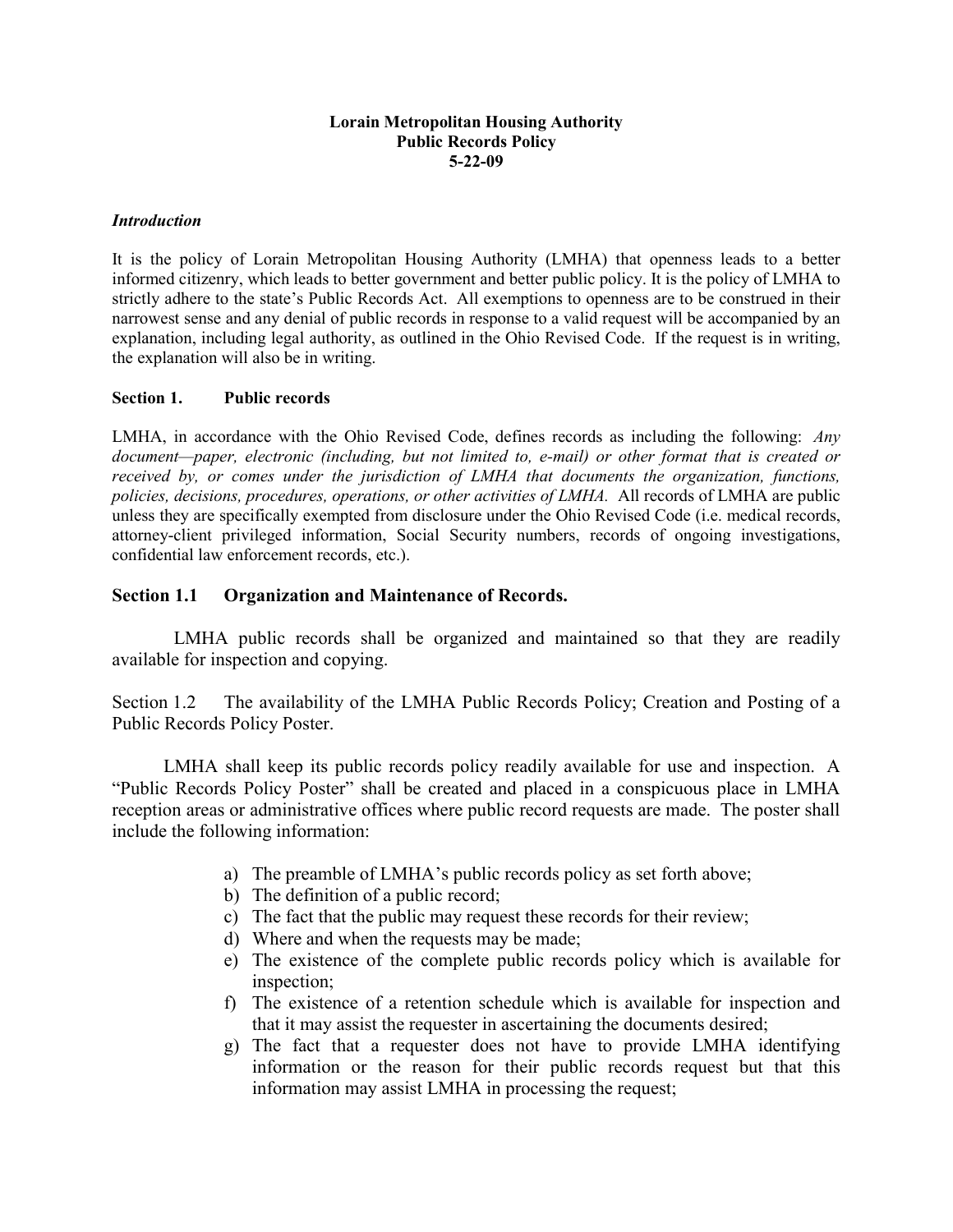- h) The fact that LMHA may deny a request for certain documents and will provide the legal reason for the denial. This shall include 'redacting' information from documents provided;
- i) That LMHA may seek legal review of the request made;
- j) Any copying cost associated with processing the request;

## **Section 1.3 Retention Schedules**

In order to assist a requester of public records to efficiently identify and ascertain the records desired, LMHA shall have its Records Retention Schedule (RRS) posted prominently. The RRS shall be regularly updated as changes in the retention schedule have been properly processed and approved by the State Historical Society and the State of Ohio Auditor's Office.

#### **Section 2. Record Requests**

Each request for public records shall be evaluated for a response using the following guidelines:

#### **Section 2.1**

Although no specific language is required to make a request, the requestor must at least identify the records requested with sufficient clarity to allow LMHA to identify, retrieve, and review the records. If it is not clear what records are being sought, the records custodian will contact the requester for clarification, and will assist the requestor in revising the request by informing the requestor of the manner in which the LMHA keeps its records.

LMHA does not have a duty to create or provide access to non-existent records**.**

## **Section 2.2**

Although, the requester does not have to put a records request in writing, and does not have to provide his or her identity or the intended use of the requested public record, LMHA requests that public records request be made in writing stating who is requesting the information and for what purpose it is needed to enhance LMHA's ability to identify, locate and deliver the public records to the requester. The requester may decline to make the request in writing or to reveal his or her identity or the intended use of the public records.

## **Section 2.2a - Public Record Request Log**

All public records requests shall be entered into a log to record the following: name (if provided) and address (mail or e-mail) or requester; date request received; records requested; redactions and/or exemptions asserted (if any); and date of response.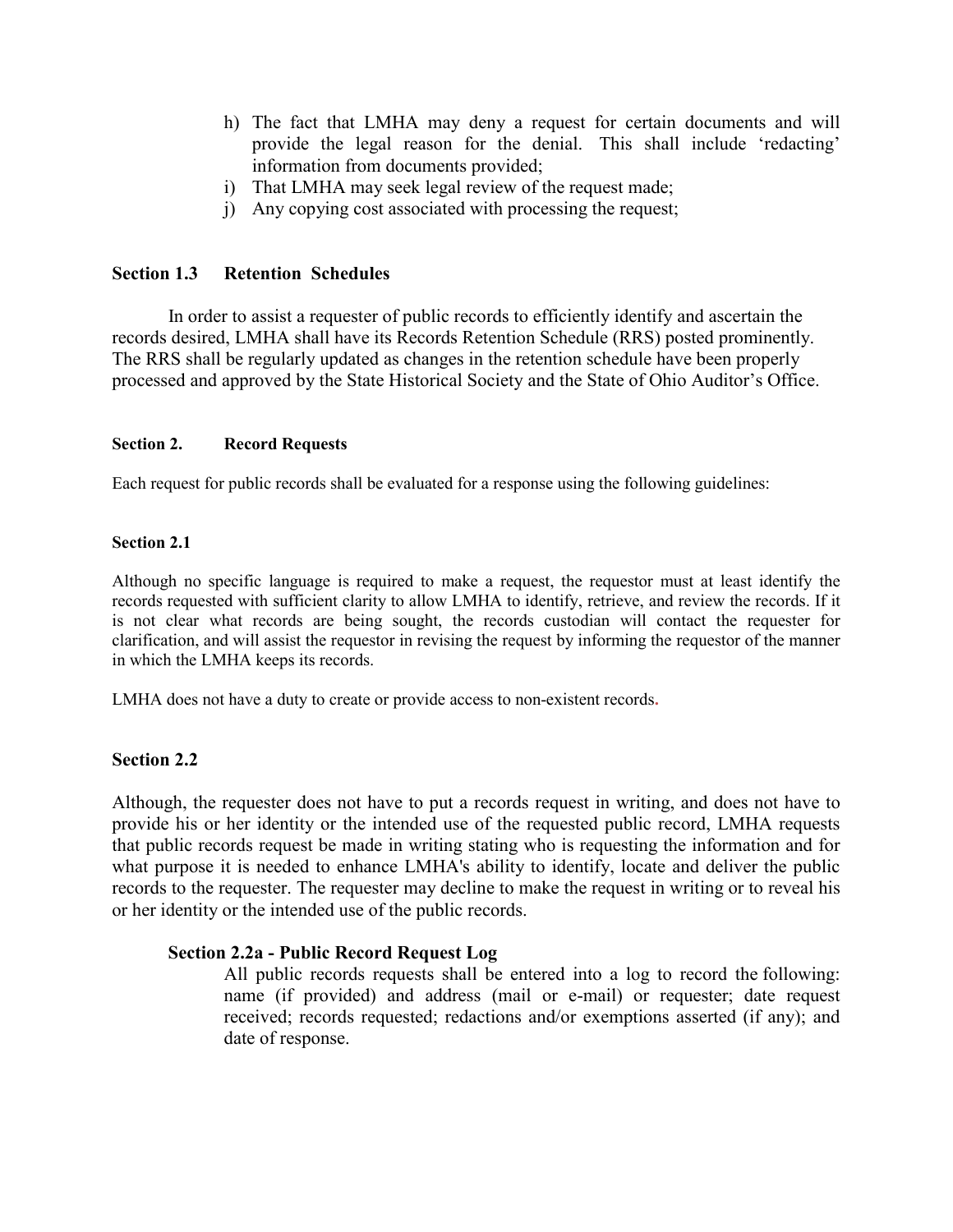# **Section 2.3**

Public records will be available for inspection during regular business hours, with the exception of published holidays. Regular business hours are Monday thru Friday, 8:00 a.m. to 4:00 p.m. Copies of public records will be made available within a reasonable period of time. "Prompt" and "reasonable" take into account the volume of records requested; the proximity of the location where the records are stored; and the necessity for any legal review of the records requested.

## **Section 2.4**

Each request will be evaluated for an estimated length of time required to gather the records. Routine requests for records will be satisfied immediately, if feasible to do so. Routine requests include, but are not limited to, meeting minutes, budgets, forms and applications, personnel rosters, etc. If fewer than 20 pages of copies are requested or if the records are readily available in an electronic format that can be e-mailed or downloaded easily, these will be made as quickly as the equipment allows.

All requests for public records will either be satisfied (see Section 2.4) or be acknowledged in writing by LMHA within five (5) business days following LMHA's receipt of the request. If a request is deemed significantly beyond "routine", such as seeking a voluminous number of copies or requiring extensive research, the acknowledgement will include the following:

**Section 2.4a** - An estimated number of business days it will take to satisfy the request.

**Section 2.4b** - An estimated cost if copies are requested.

**Section 2.4c** - Any items within the request that may be exempt from disclosure and the legal reason for the exemption.

## **Section 2.5 Denial of Request**

Under certain circumstances, records are not defined as "public records" under Ohio law. In these situations, the public record request will be denied on that basis. The denial of the records requested will include a written explanation. If portions of a record are public and portions are exempt, the exempt portions will be redacted and the remainder of the record released. If there are redactions, each redaction will be accompanied by a supporting explanation, including legal authority.

LMHA may create a 'Records Request Denial Form' which will assist in providing the requester with the legal basis for the denial of records or the redaction of certain information.

## **Section 3. Costs for Public Records**

Those seeking public records will be charged only the actual cost of making copies.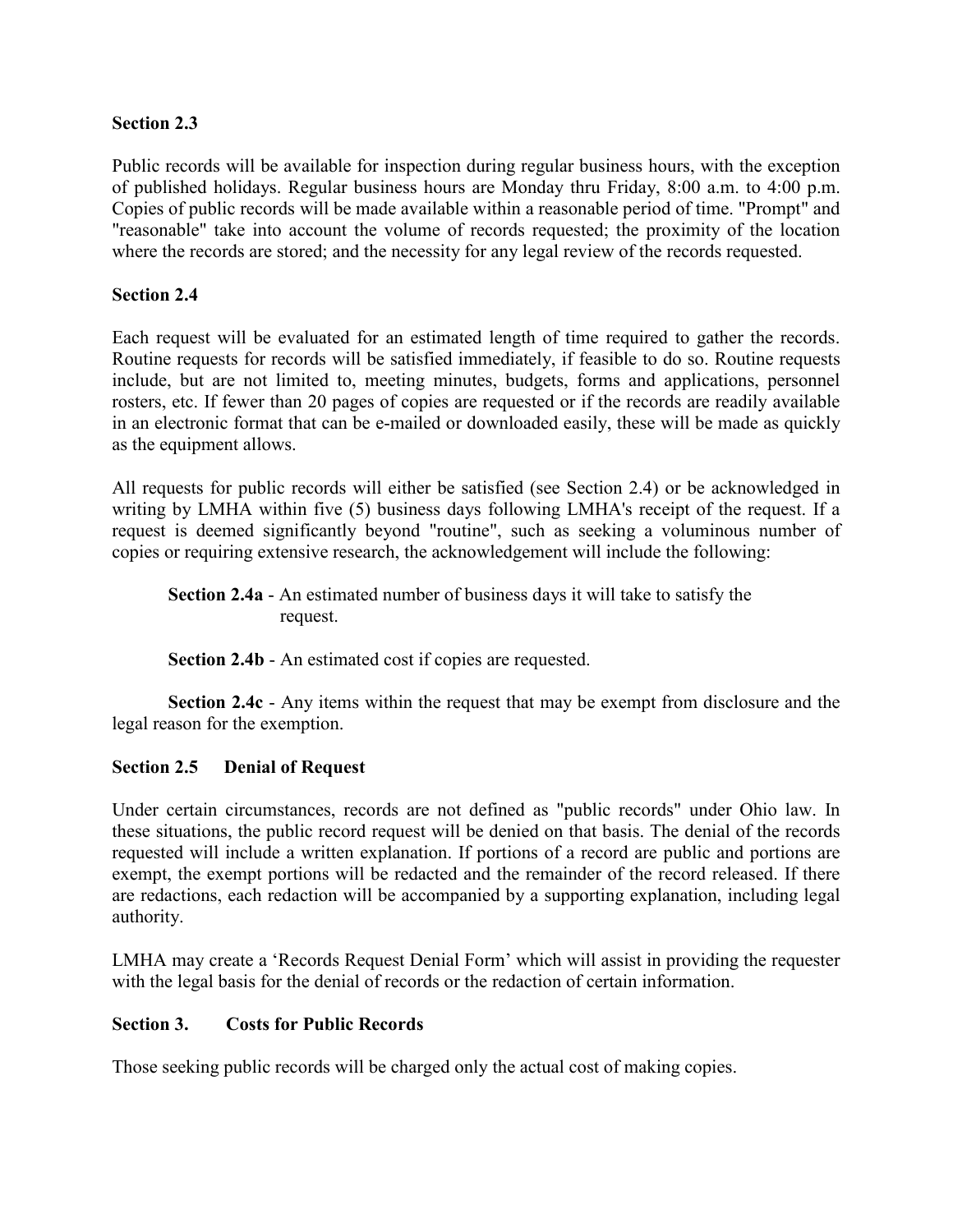# **Section 3.1**

The current charge for paper copies is 5 cents per page. LMHA shall endeavor to limit the charge to its cost of copying, excluding administrative time and expense. There is no cost for requests for less than 20 pages provided such requests are not cumulative in nature.

# **Section 3.2**

The charge for downloaded computer files to a compact disc is \$1.00 per disc.

# **Section 3.3**

There is no charge for documents e-mailed.

# **Section 3.4**

Requesters may ask that documents be mailed to them. LMHA shall require payment in advance for the actual cost of postage or the cost of delivery and for the actual cost of supplies used in the mailing or delivery of public records if the requester has requested the public records be mailed or delivered.

# **Section 4. E-Mail**

Documents in electronic mail format are records as defined by the Ohio Revised Code when their content relates to the business of the office. E-mail is to be treated in the same fashion as records in other formats and should follow the same retention schedules.

# **Section 4.1**

Records in private e-mail accounts used to conduct public business are subject to disclosure, and all employees or representative of LMHA are instructed to retain their emails that relate to LMHA and to copy them to their business e-mail and or to LMHA' s records custodian.

# **Section 4.2**

The records custodian is to treat the e-mails from private accounts as records of LMHA when the e-mails pertain to LMHA business by filing them in the appropriate way, retaining them per the established schedules, and making them available for inspection and copying in accordance with the Public Records Act.

# **Section 5. Failure to respond to a public records request**

LMHA recognizes the legal and non-legal consequences of failure to properly respond to a public records request. In addition to the distrust in government that failure to comply may cause, LMHA's failure to comply with a request may result in a Court ordering LMHA to comply with the law and to pay the requester attorney's fees and damages.